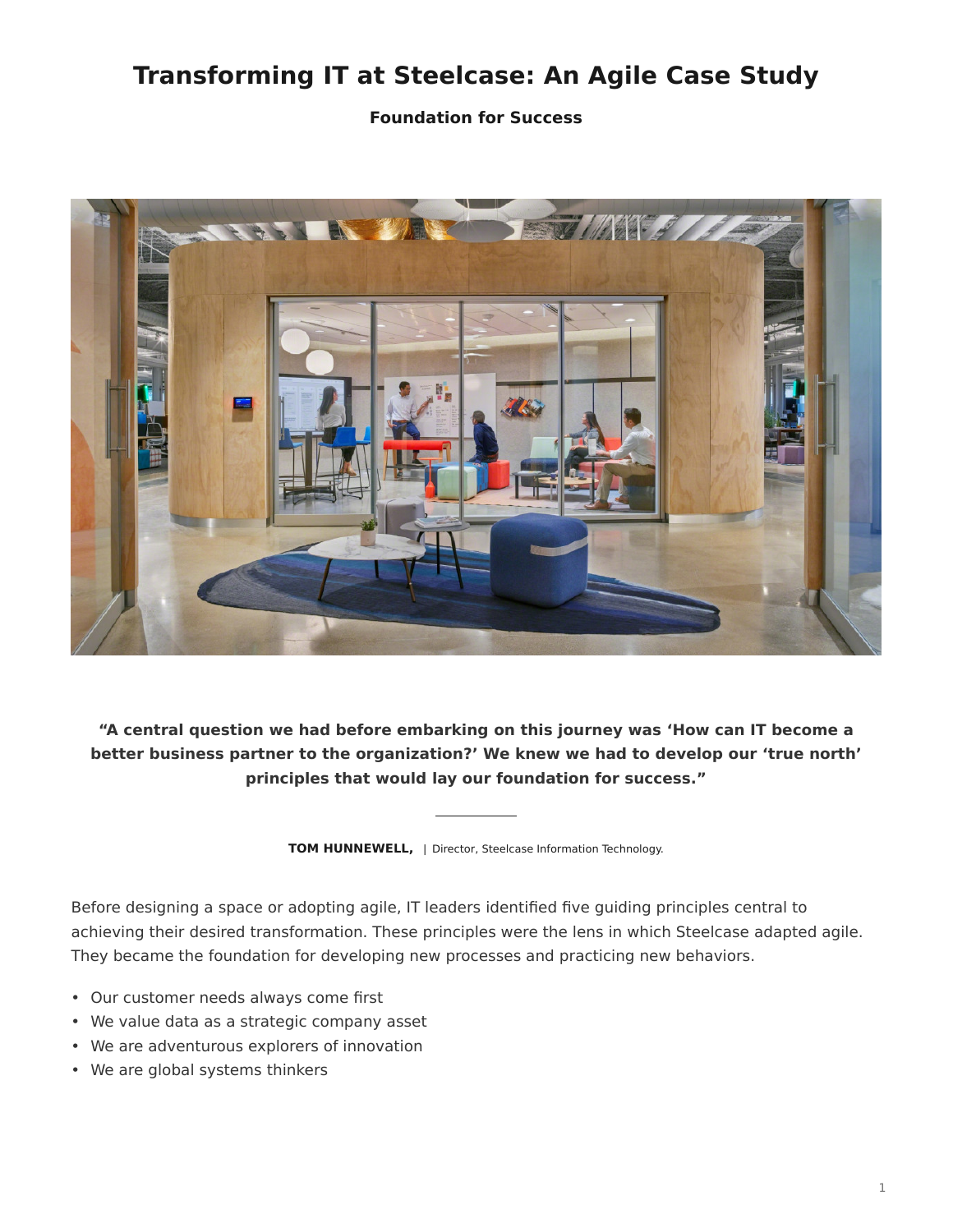• We succeed as a team

IT identified three types of teams based on the ways in which IT teams support their customers. These provided ways of understanding the unique needs for each kind of team.

### **Agile Team**

A core team dedicated to one project or product with strong customer engagement.

### **Multi-Project Team**

The simultaneous delivery of multiple projects to multiple customers for both project and ongoing work.

### **Discipline Team**

Technology specialists with regular deliverables to one primary customer or multiple customers for ongoing work.